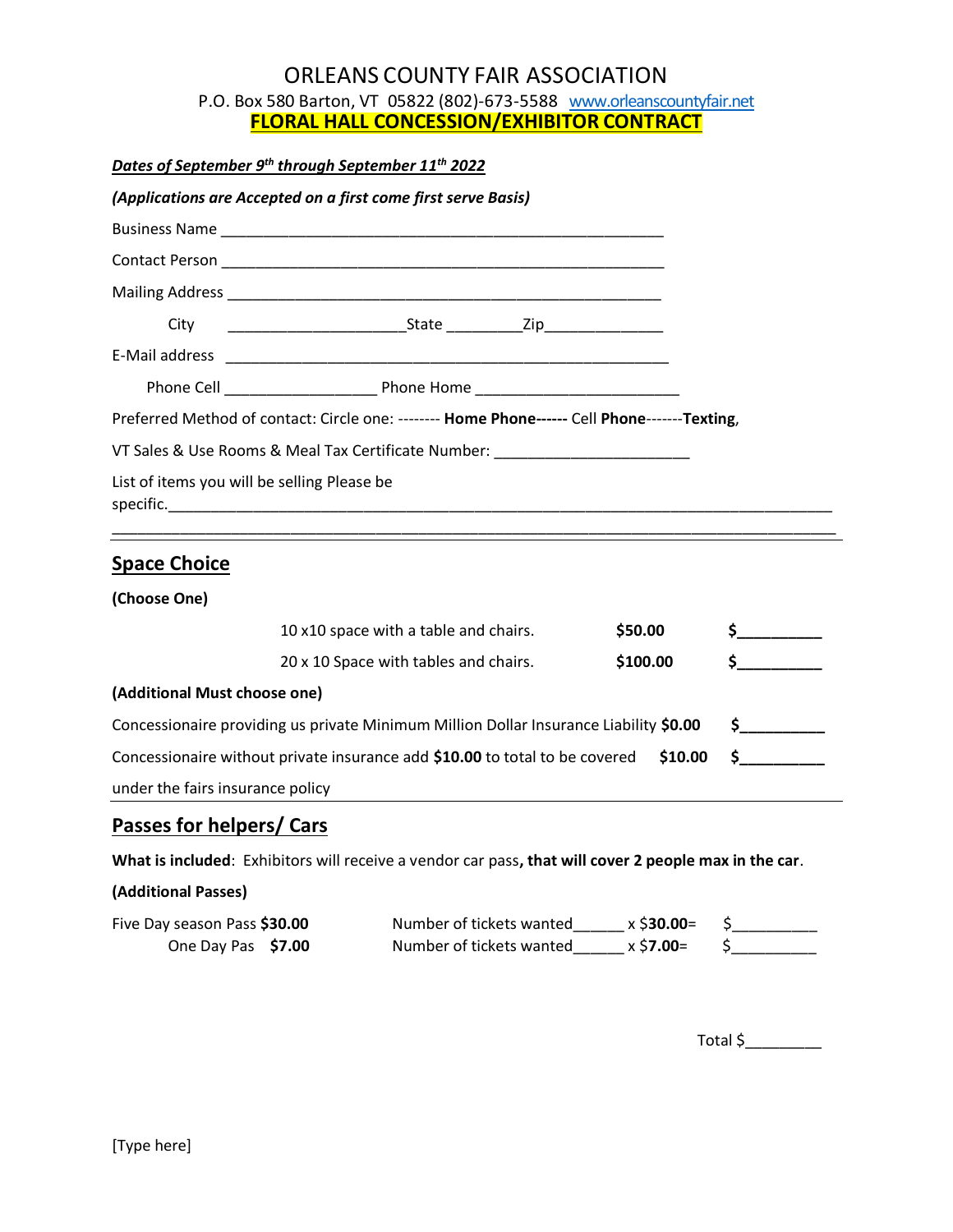# ORLEANS COUNTY FAIR ASSOCIATION P.O. Box 580 Barton, VT 05822 (802)-673-5588 [www.orleanscountyfair.net](about:blank) **FLORAL HALL CONCESSION/EXHIBITOR CONTRACT**

**Camping** – There is camping available. – See the camping forms on website!

#### **Payments**- *MAKE CHECKS PAYABLE TO: OCFA*

*MAIL W/ COMPLETED CONTRACT AND MONEY Too---* **P.O. Box 580 Barton, VT 05822** *Your spot will be held with payment! This is based on a first come understanding!*

### *Important Notes-*

-No Exclusive Rights Granted\* Items to be sold or advertised must be listed (only those specifically listed will be permitted).

-Vendor Superintendent has sole right to limit items which may be sold or displayed by any vendor.

- All Displays and Merchandise are left at your own risk. OCFA does not assume responsibility for any loss or damage. We do have limited security on the grounds.

-You **MUST** check in with vendor manager before setting up. ALL Concessions & Displays **MUST** be in place by **10am Opening Day** and shall remain in place **until 6pm Sunday**.

- vendors can begin setting up at 7 AM Opening day

-Booth must be vacated by 5pm Monday, September 13 & left in clean condition.

**-Floral Hall is open 10am-9pm Friday-Sunday. ~ No Exceptions.**

-The small door of Floral Hall will be open & monitored for Vendors only at 9am each day, the overhead doors will be locked at 9pm and the building closed by 9:30pm.

-Set-ups can be arranged by appointment) Reservations accepted on first come, first served basis and only with fully paid, signed contract and proof of Insurance.

- No concessionaire activity shall interfere with the display of any other concessionaire.

- No one is permitted to sublet or transfer the whole or any part of the space rented to him/her.

-**There is no parking at floral hall during the fair**, you may drop off at the building before 9:30 am-

-All cars must be moved to designate parking areas by 9:30 am or they will be towed at the owners' expense.

-If you need assistance during the week of the fair please stop at the office located at the Main Gate.

**Any further questions** can be directed to

Lori Wells: (802)673-5588

Shelia Martin: [ocftres@gmail.com](about:blank) Amanda Letourneau 802-274-9577

I have read, understand and agree to the above contract & its conditions

Vendor Signature: Date: